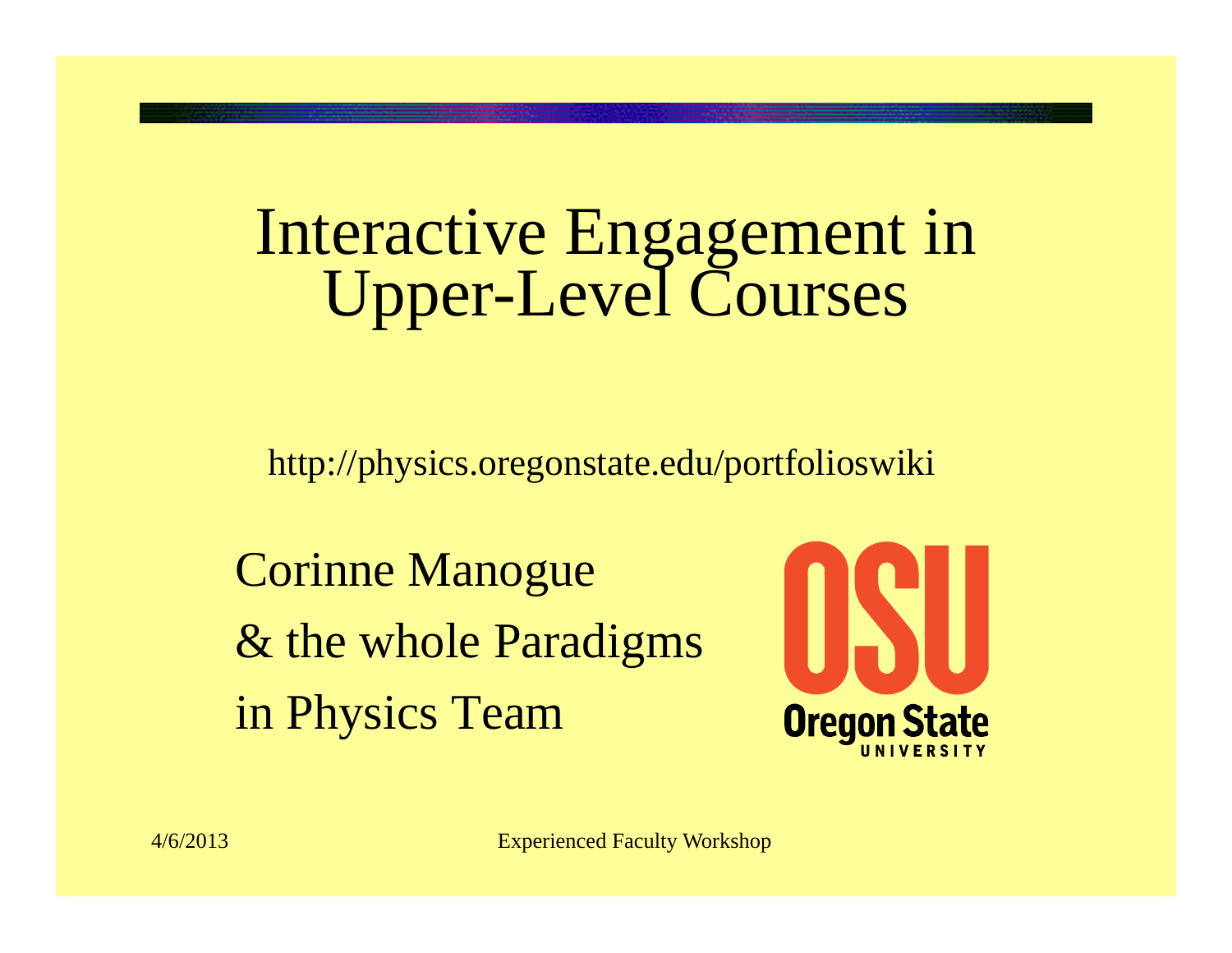# Support

- National Science Foundation
	- DUE-9653250, 0231194, 0618877
	- DUE-0088901, 0231032, 0837829
- Oregon State University





- Oregon Collaborative for Excellence in the Preparation of Teachers
- Grinnell College
- Mount Holyoke College
- Utah State University

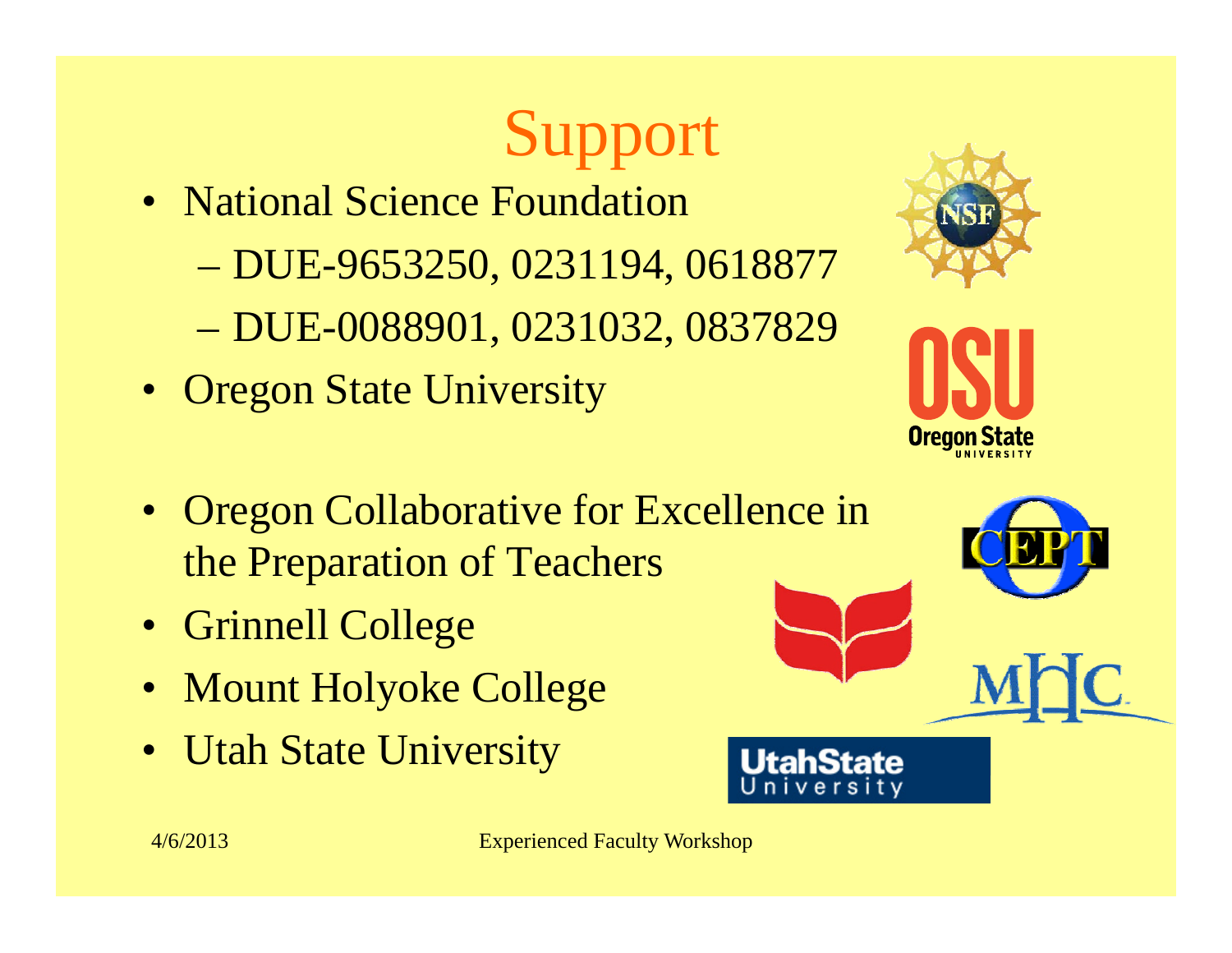The Paradigms Project —The Old Curriculum

• On your small whiteboard, write a characteristic of middle-division students.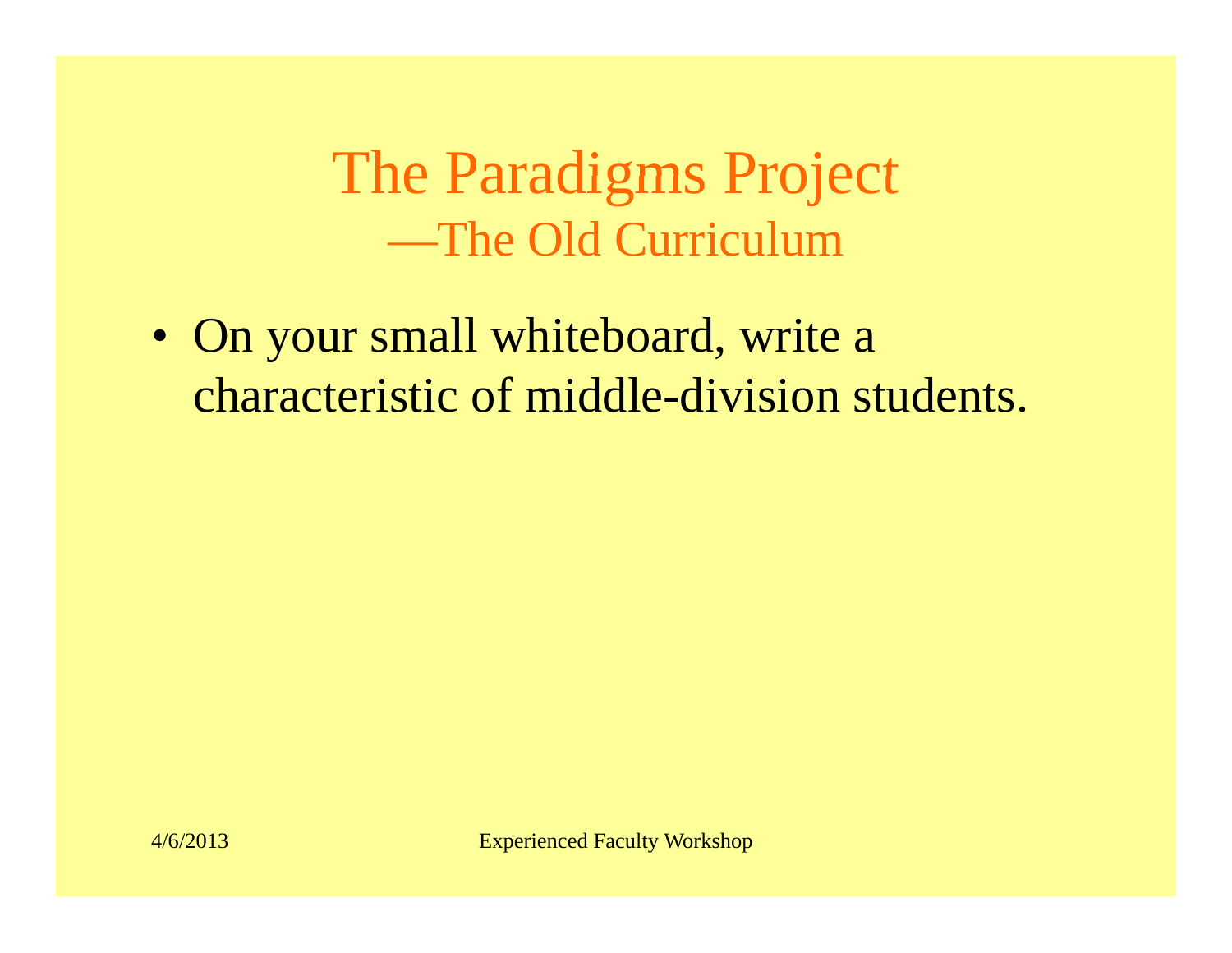#### Characteristics of Paradigms

- Reorder topics as professionals think.
- Case-study method.
- Active engagement.
- Attend to students' self efficacy
- Collaborative planning.
- Many sources of information.
- Explicit attention to professional development.
- Exploit the results of PER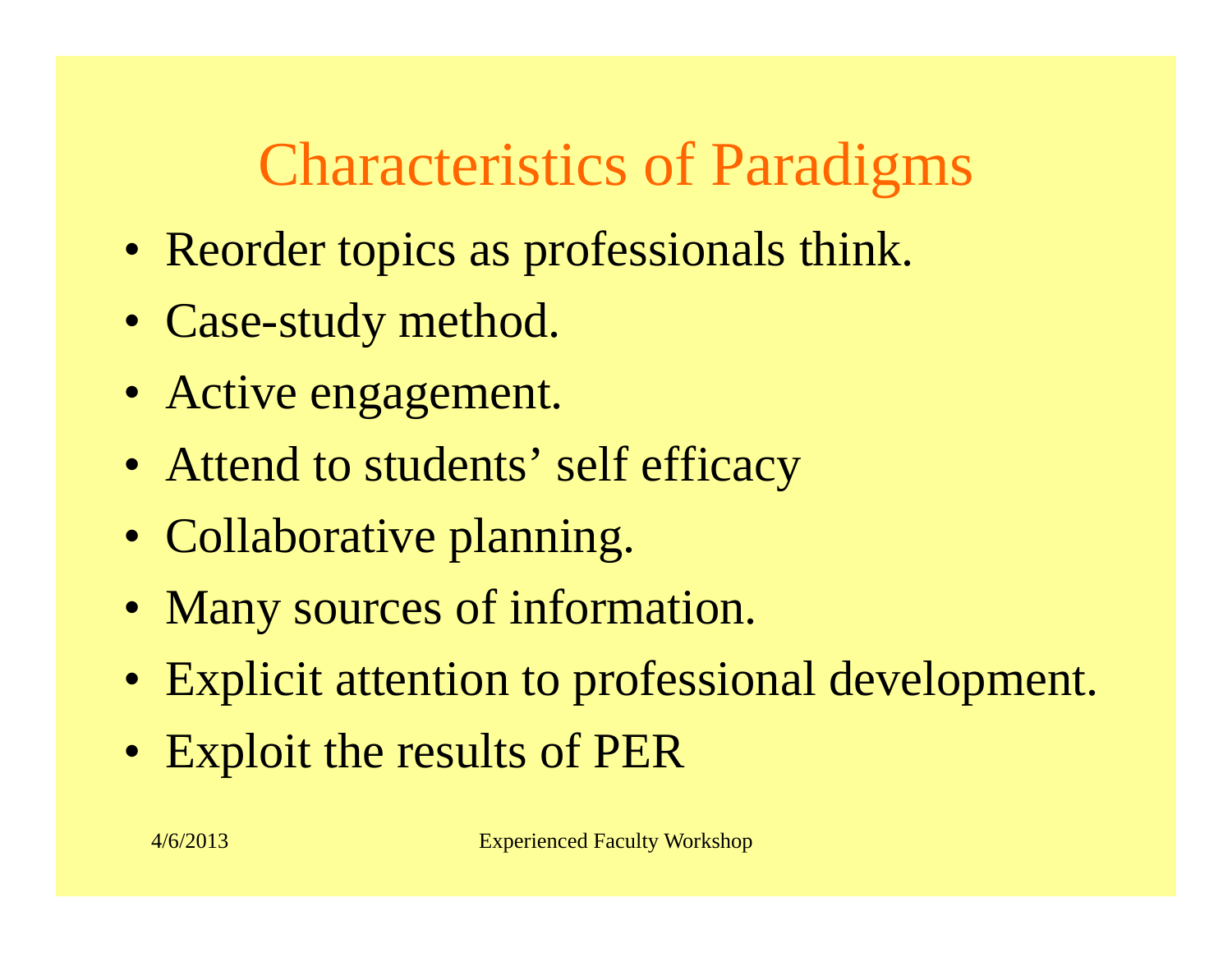The Paradigms Project —Paradigms (Junior Year)

- Fall
	- –**Symmetries** 
		- & Idealizations
	- Static Vector Fields
	- Oscillations
- Winter
	- 1-D Waves
- & Idealizations  $\alpha$  Spin & Quantum  $-$  phill **Measurements** 
	- Central Forces
	- Spring –Energy  $\&$  Entropy –Periodic Systems –Reference Frames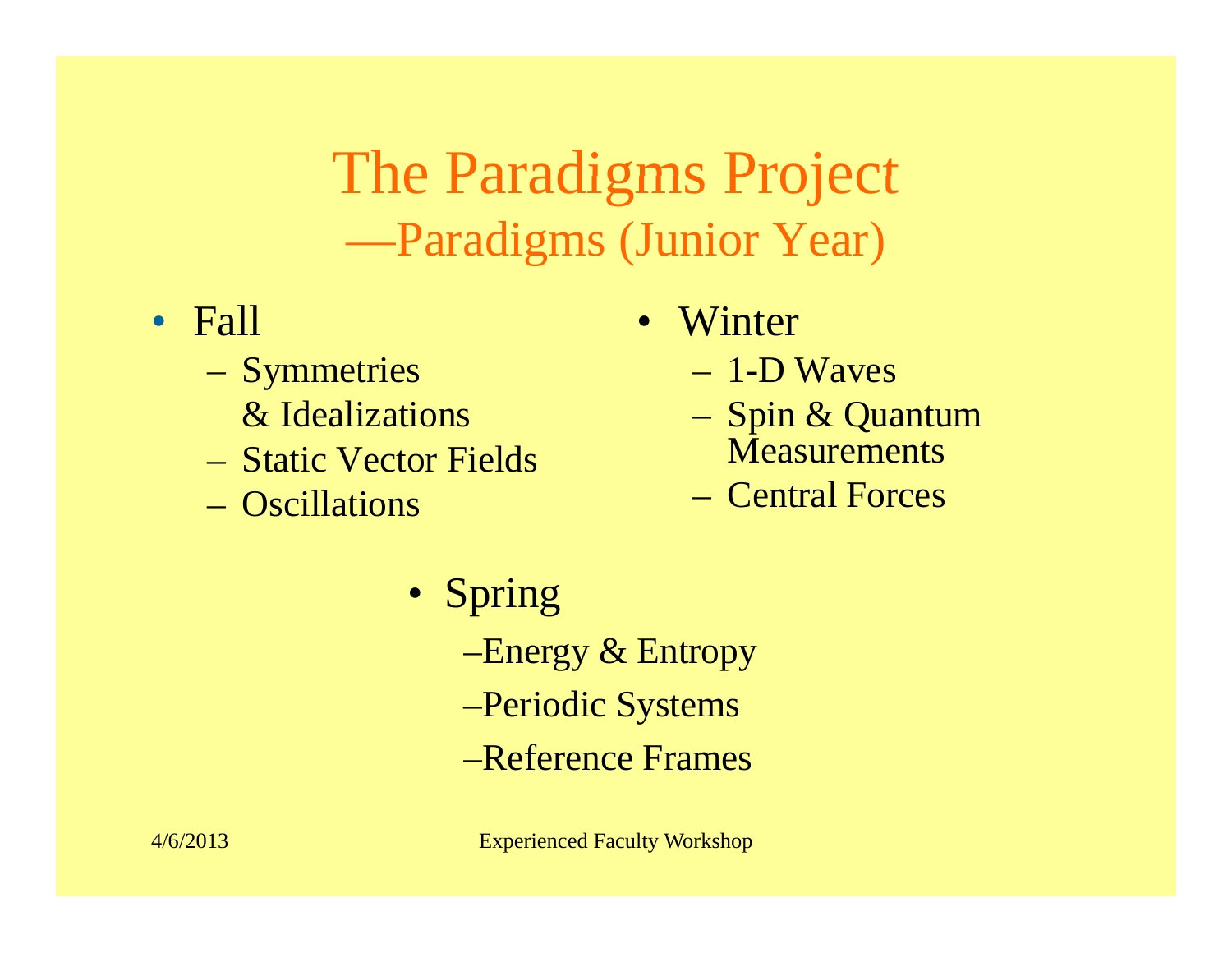Departmental Change —How Big is Your Vision?

Exploring the local minimum?

- Change or design one course?
- Institute one other departmental change? Great! Go for it.

Hiking over the mountains.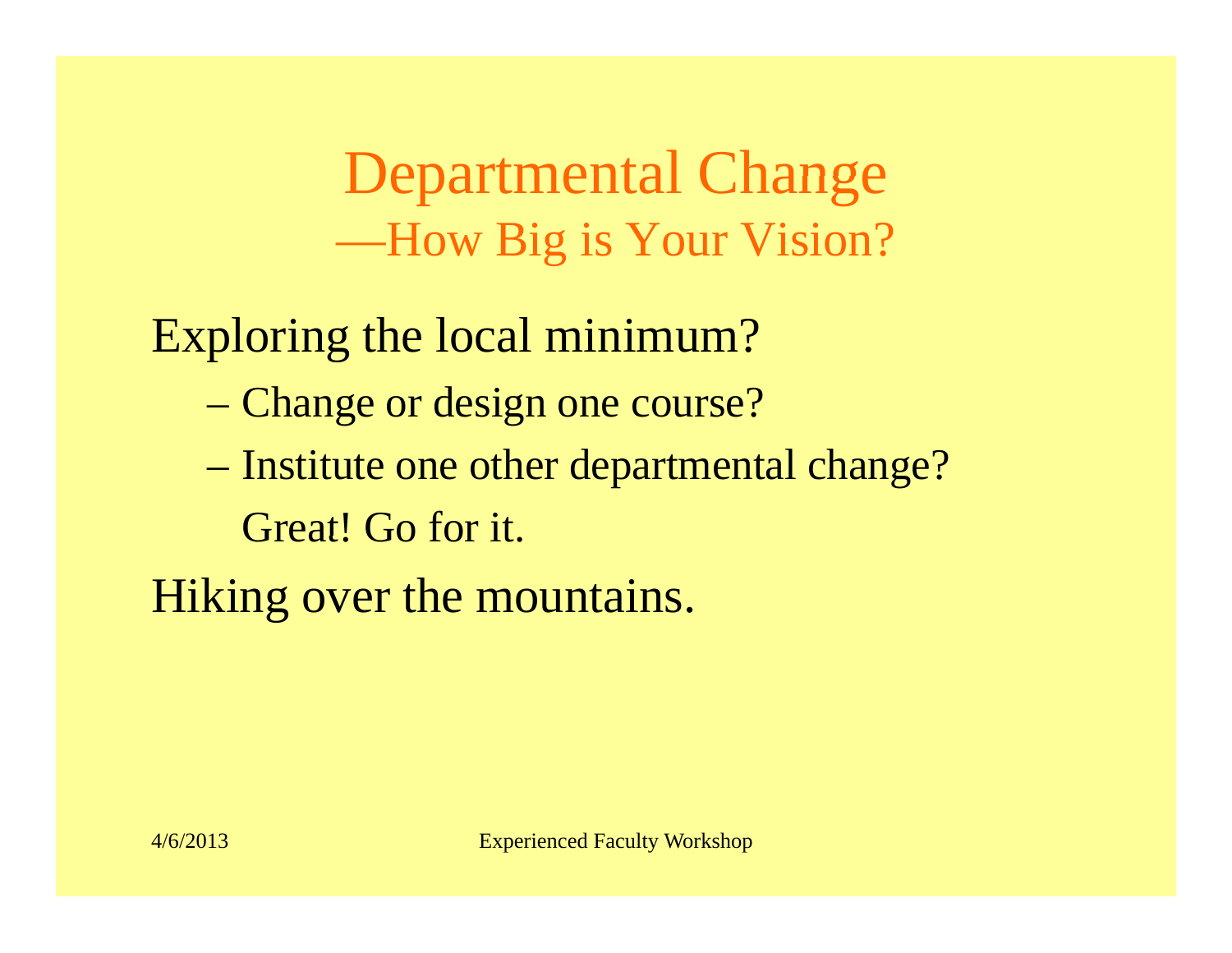#### physics.oregonstate.edu/portfolioswiki

**P** http://www.physics.oregonstate.edu/portfolioswiki/doku.php

P start - Portfolios Wiki



navigation

- $A$ bout this wiki
- $=$  Activities arranged by topic
- Activities arranged by classroom strategy
- $S$  Sequences of activities
- **E** Courses
- **E** Textbooks
- $How students learn$
- **E** How departments/ teachers change
- **Publications/Talks**
- **•** Quotes
- Props/Equipment
- **E** Contact Us
- Site map &
- Links
- Recent Changes
- $=$  Authoring Instructions

search

discussion show pagesource old revisions

You are here: start

article

 $\times$ 

#### Paradigms in Physics

Teaching is the art of leading students into a situation in which they can only escape by thinking.

- Dr. C. T. Bassoppo-Moyo

The Paradigms in Physics team is embarking on a new project to put detailed information about the various activities that we have developed on the web to encourage adoption by faculty at other institutions. We have already described our program as a whole in two papers and a general website &. We are currently experimenting with a wiki format so that users will be able to offer detailed feedback. We expect this site to be updated on a nearly daily basis. Check back often!

You may enter this website at six different levels; individual activities arranged by content, individual activities arranged by pedagogical strategy, sequences of activities that we have found work well together to achieve particular pedagogical goals, descriptions of our courses, descriptions of things we have learned about how students learn and descriptions of things we have learned about how departments and teachers change.

- . More about us and our partners
- **Reading mathematics in this Wiki**

This material is based upon work supported by the National Science Foundation under DUE Grant Nos. 9653250, 0088901, 0231032, 0231194, 0618877, 0837829.



Any opinions, findings and conclusions or recommendations expressed in this material are those of the author(s) and do not necessarily reflect the views of the National Science Foundation (NSF)

© 2010-The Paradigms in Physics Team

4/6/2013 Experienced Faculty Workshop



**IG** Google

& Login

a)

 $\checkmark$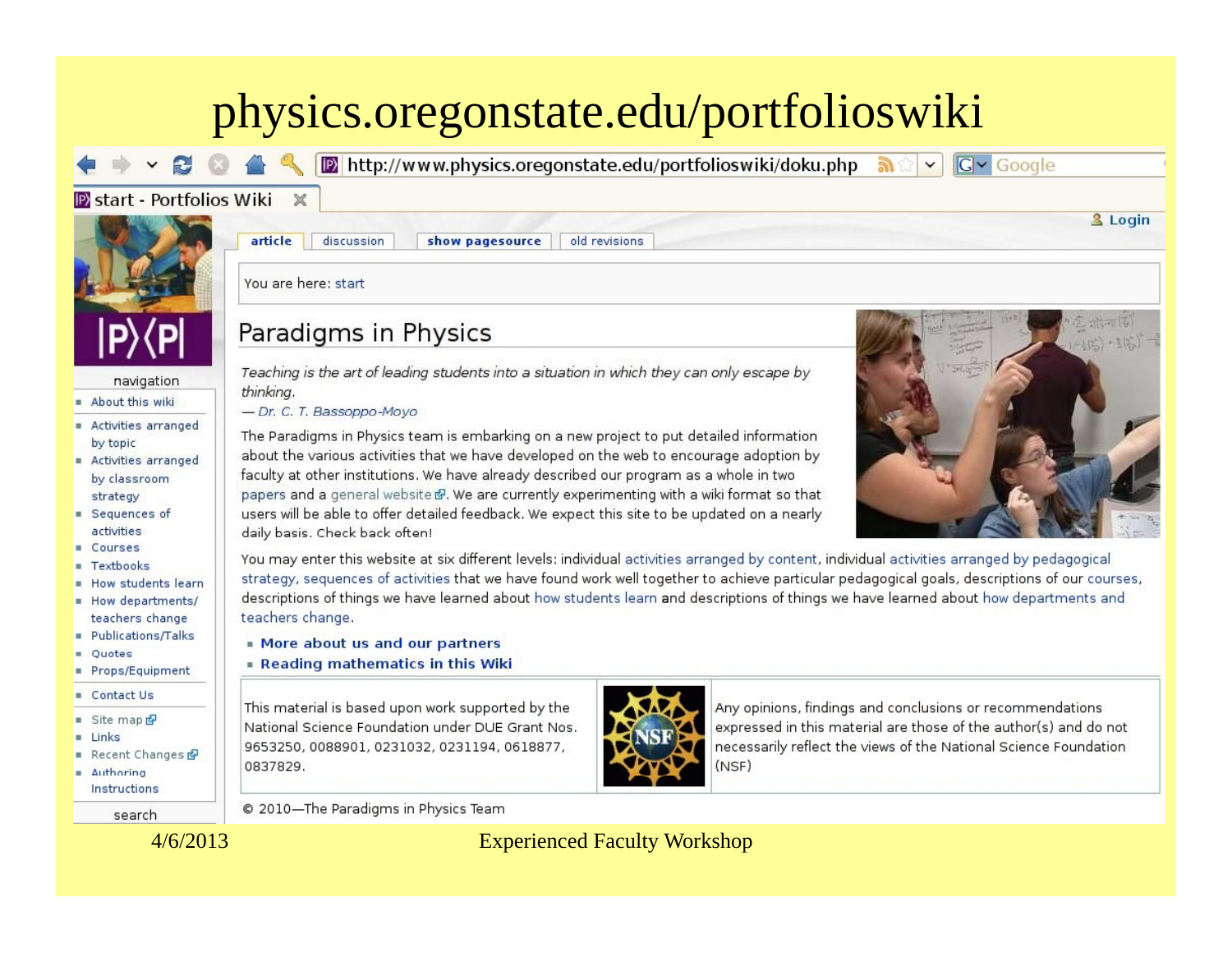# My Agenda Today

- Model different types of activities.
- Discuss a few "teaching principles" and related "teaching suggestions."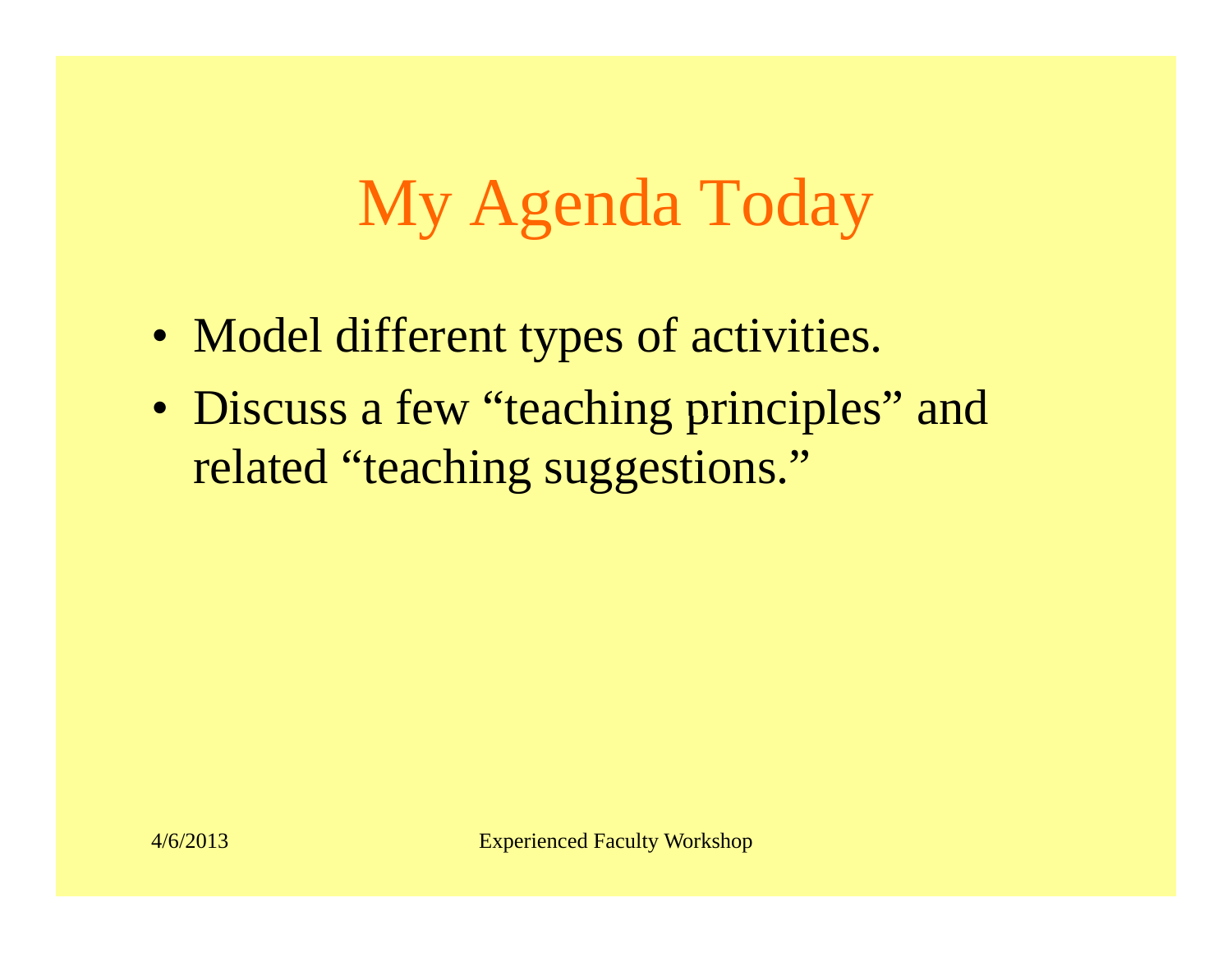# Teaching Principle

- Ask yourself when students would have learned something you expect them to know.
- Examples:
	- How to interpret the vertical axis.
	- Complex numbers.
	- Zero is a possible measurement.

$$
-\hat{r},\hat{\theta},\hat{\phi}
$$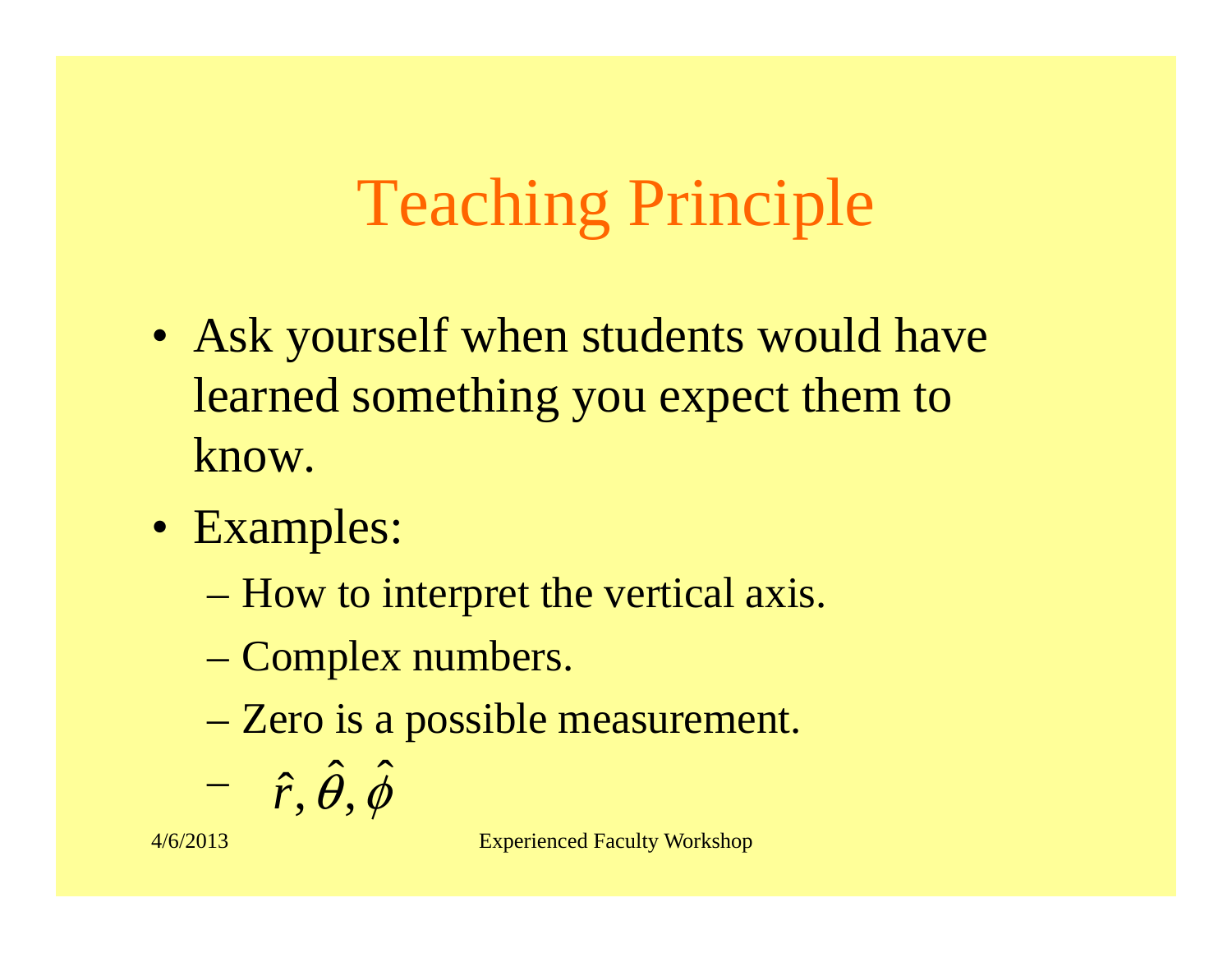#### Kinesthetic Activities

- Stand up.
- Your left shoulder is the origin.
- Rotate your left arm to show the whole complex plane.
- Straight out in front of you, represents reals.
- Straight up represents the pure imaginaries.

• Show 
$$
\frac{1}{\sqrt{2}}(1-i)
$$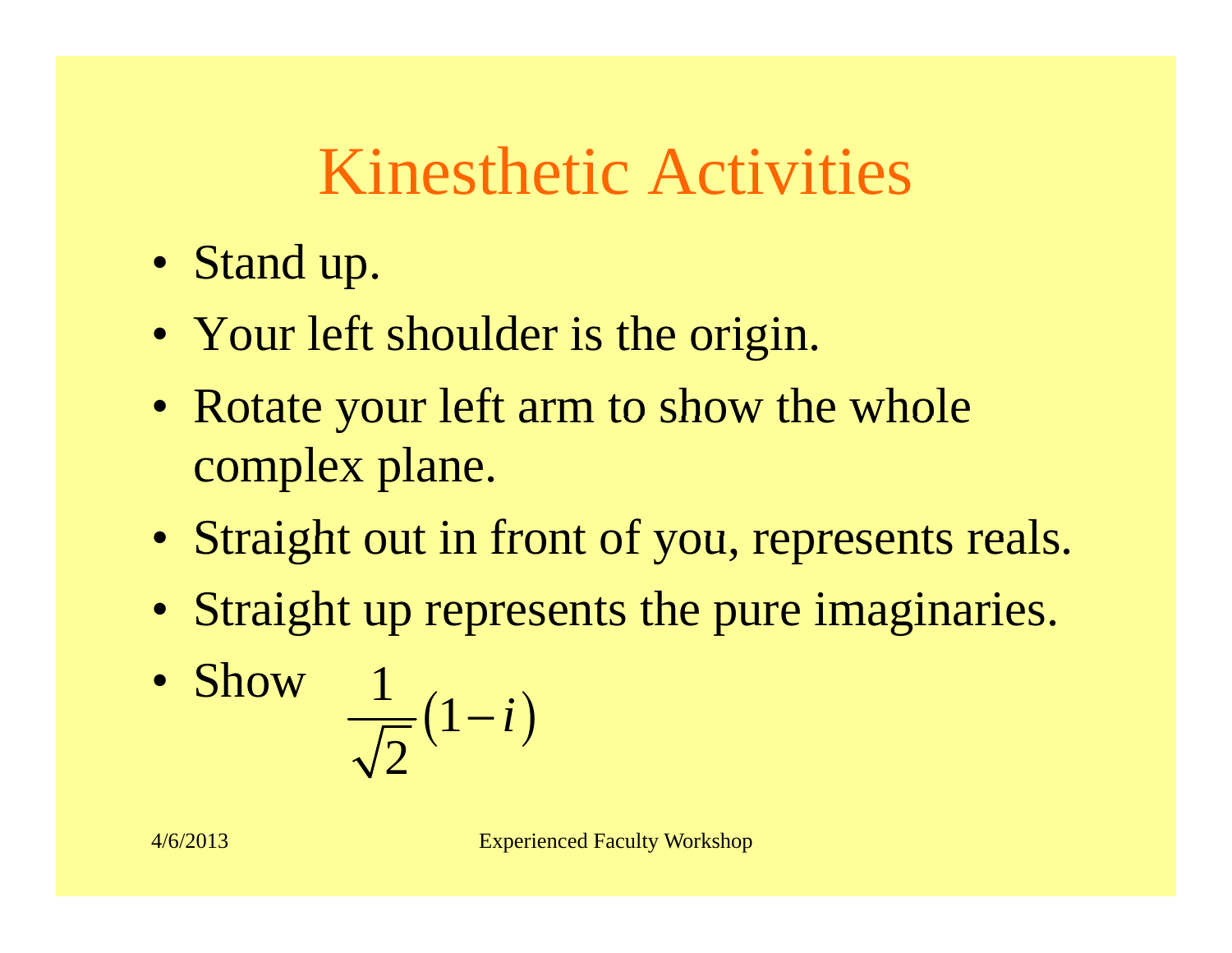# Spin 1/2 Systems

- Choose a partner.
- Together, show the state

$$
\ket{+}_{y} \Box \frac{1}{\sqrt{2}} \begin{pmatrix} 1 \\ i \end{pmatrix}
$$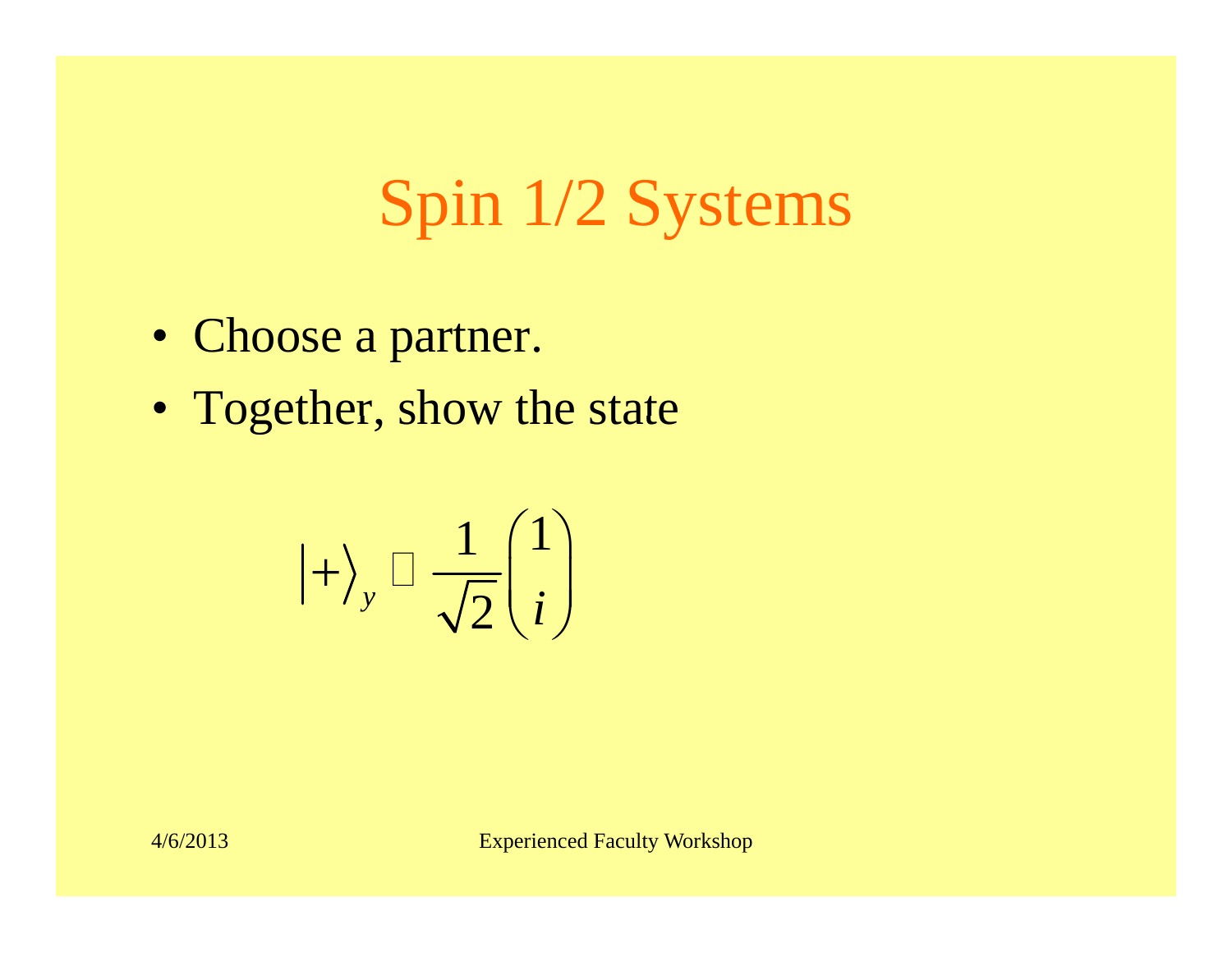# Suggestion

• Use kinesthetic activities to help students develop geometric reasoning by tapping into their embodied cognition.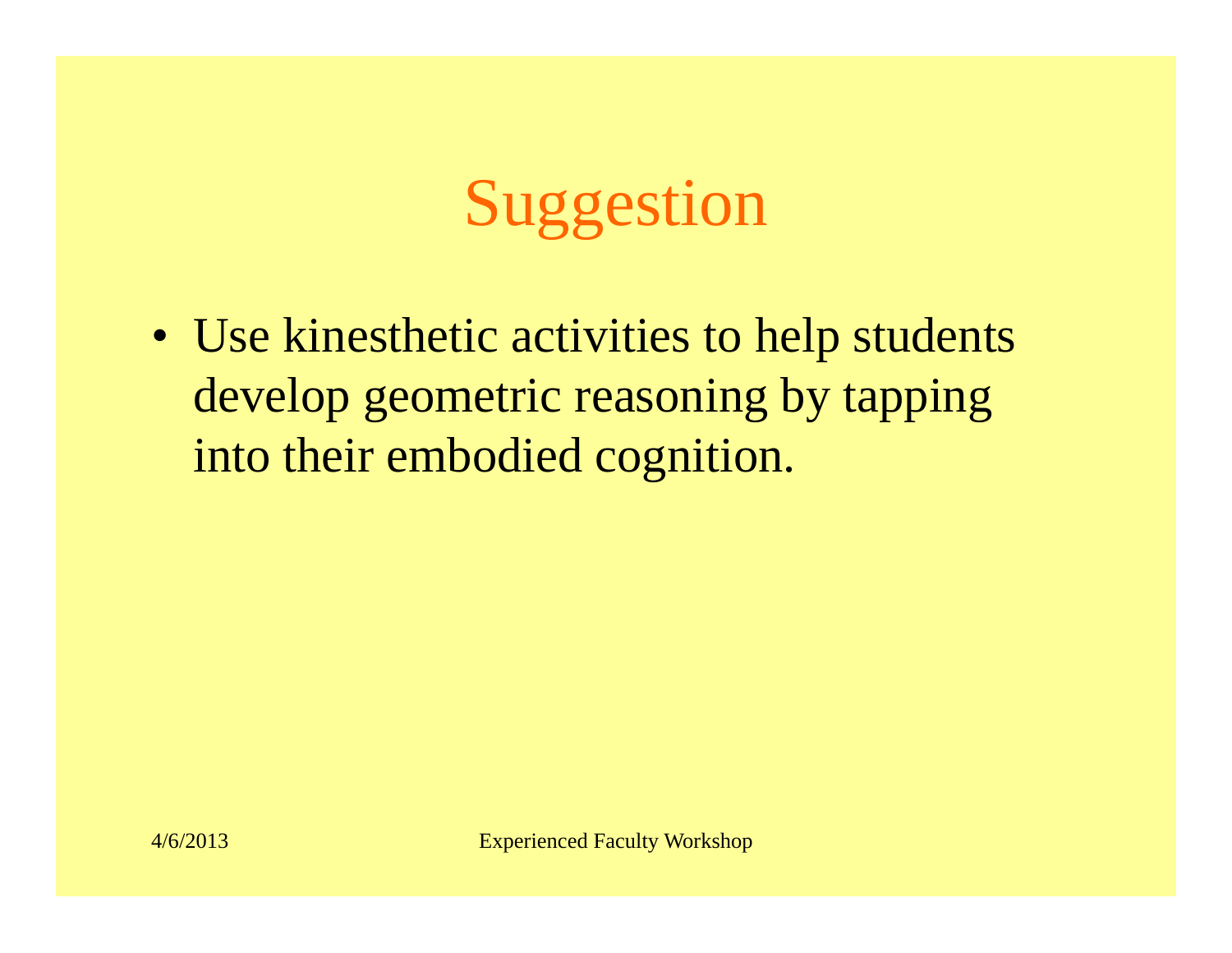#### Small Whiteboards

• On your small whiteboard, write something you know about the dot product.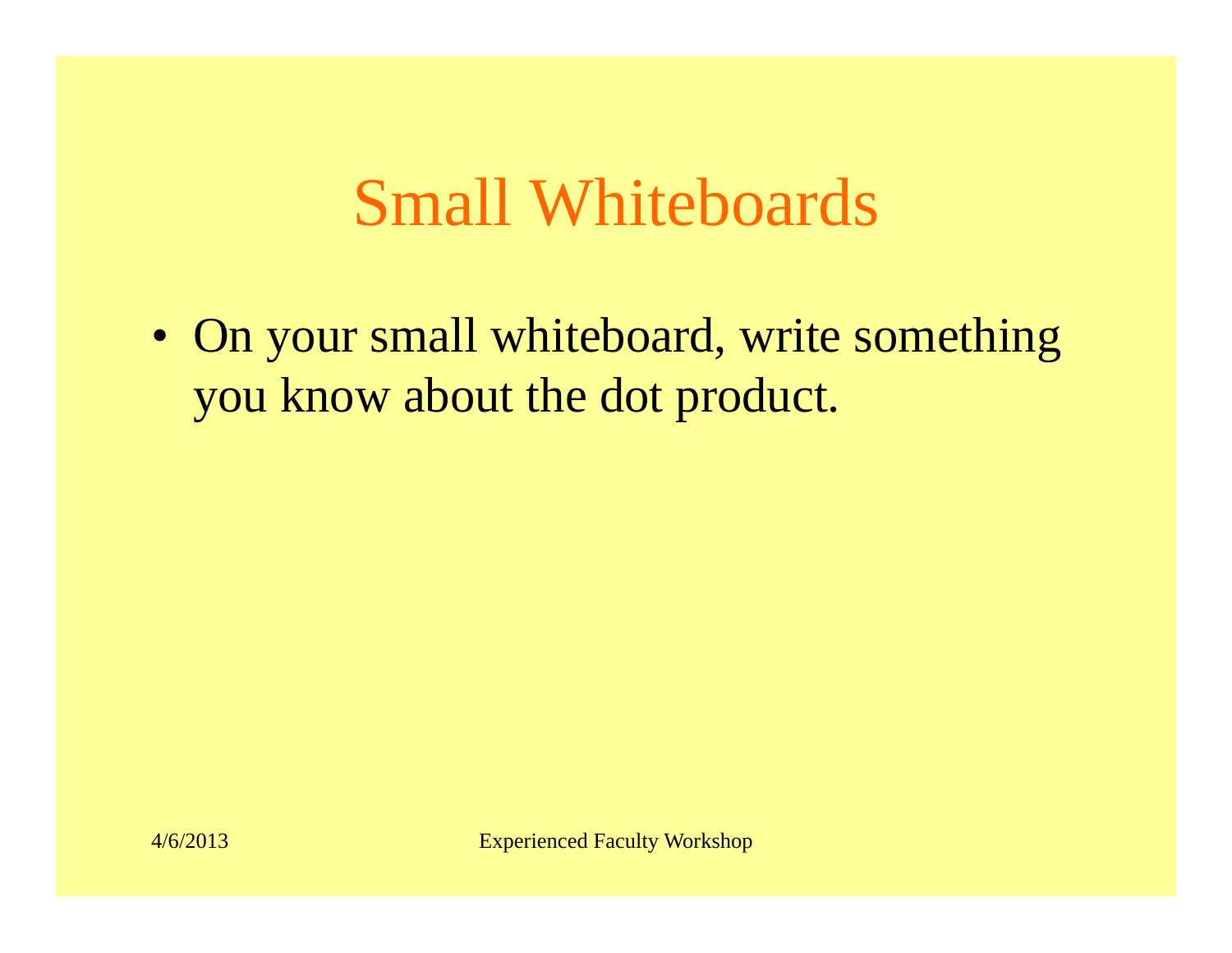#### Small White Board Questions

- Allow the instructor to see if everyone is on the same page.
- "Quiet" members of the class are encouraged to participate.
- Students vie to have their answers chosen.
- Keep everyone engaged and awake.
- Professional development: communication skills.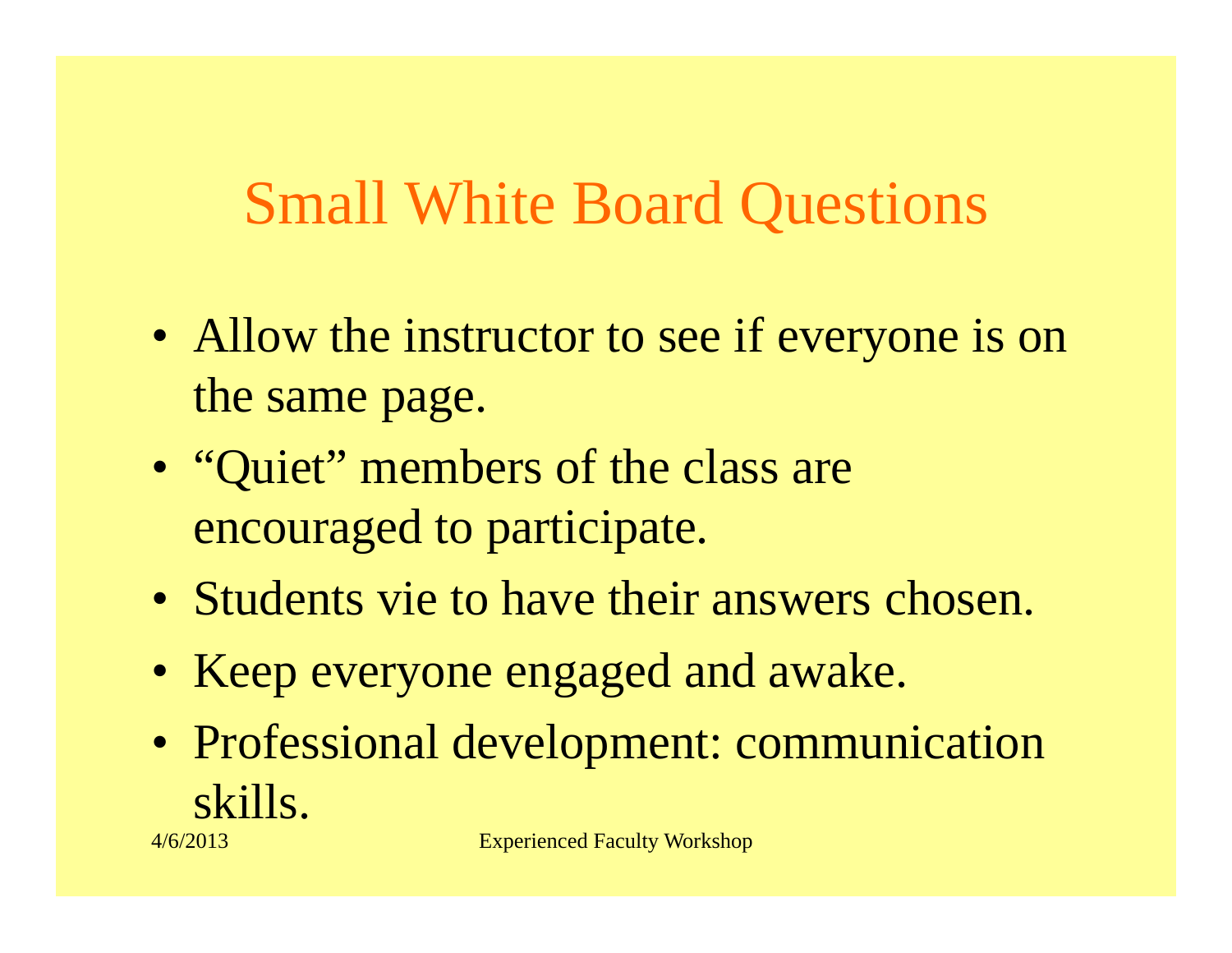# Using Small Whiteboards

- Make it safe to be wrong:
	- Insist that students answer, but allow a question mark.
	- Make answers anonymous at first.
- Different types of questions:
	- Review, comparing multiple representations.
	- Bring out common problems.
	- Model open-ended questions.
- Model professional problem-solving.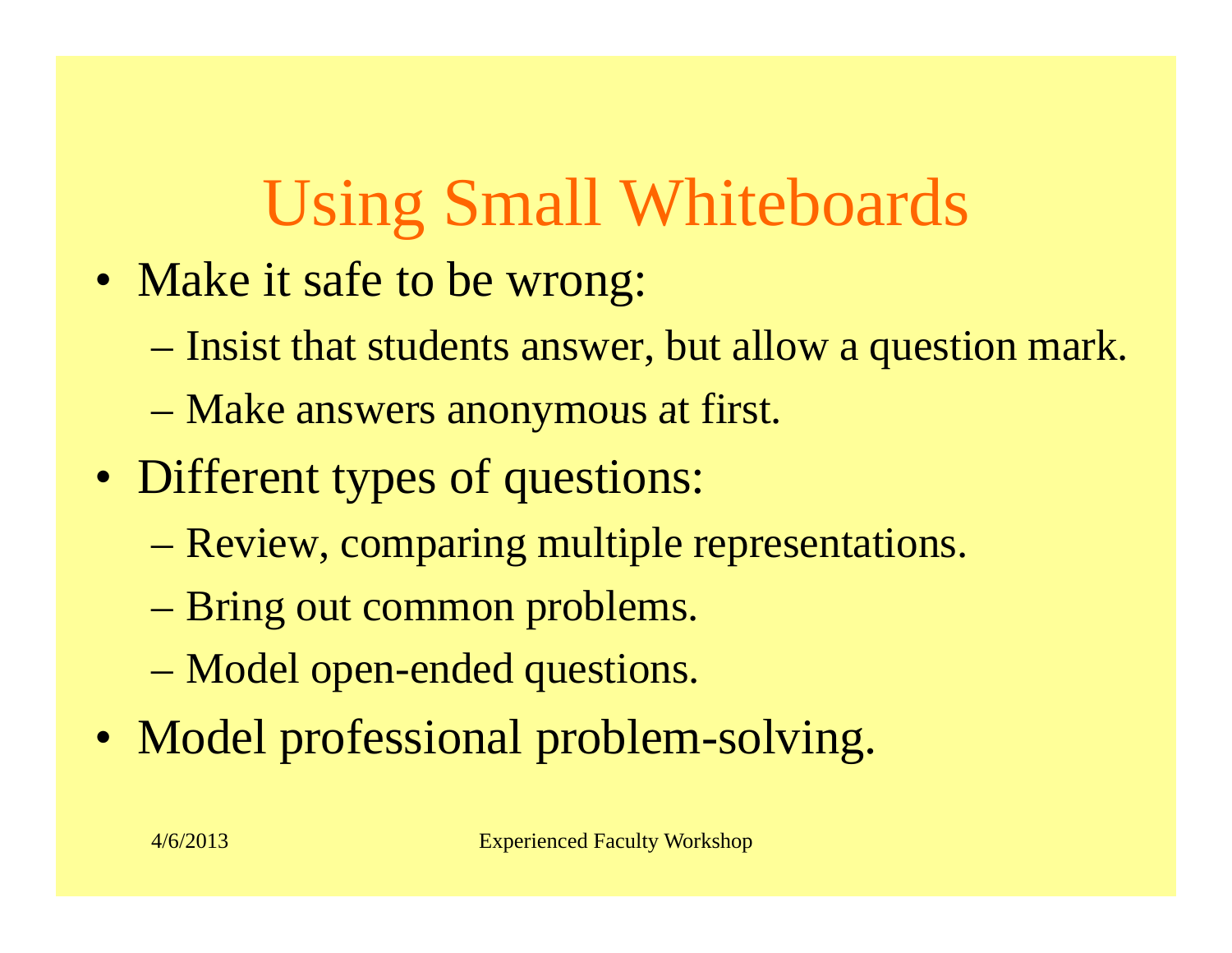# Teaching Principle

• Don't try to answer a question that students don't yet have.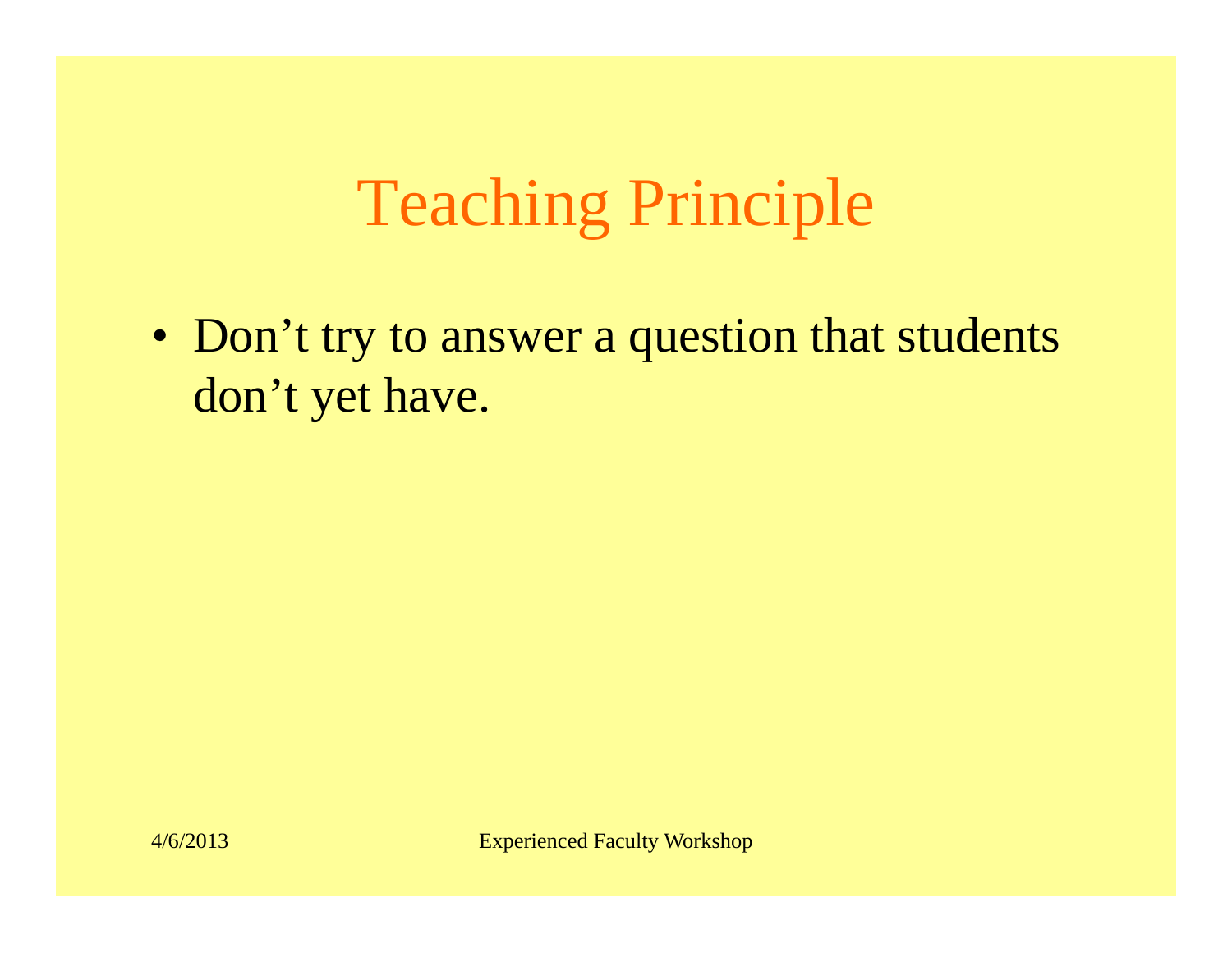# Suggestion

• Use active engagement to prime "the teachable moment."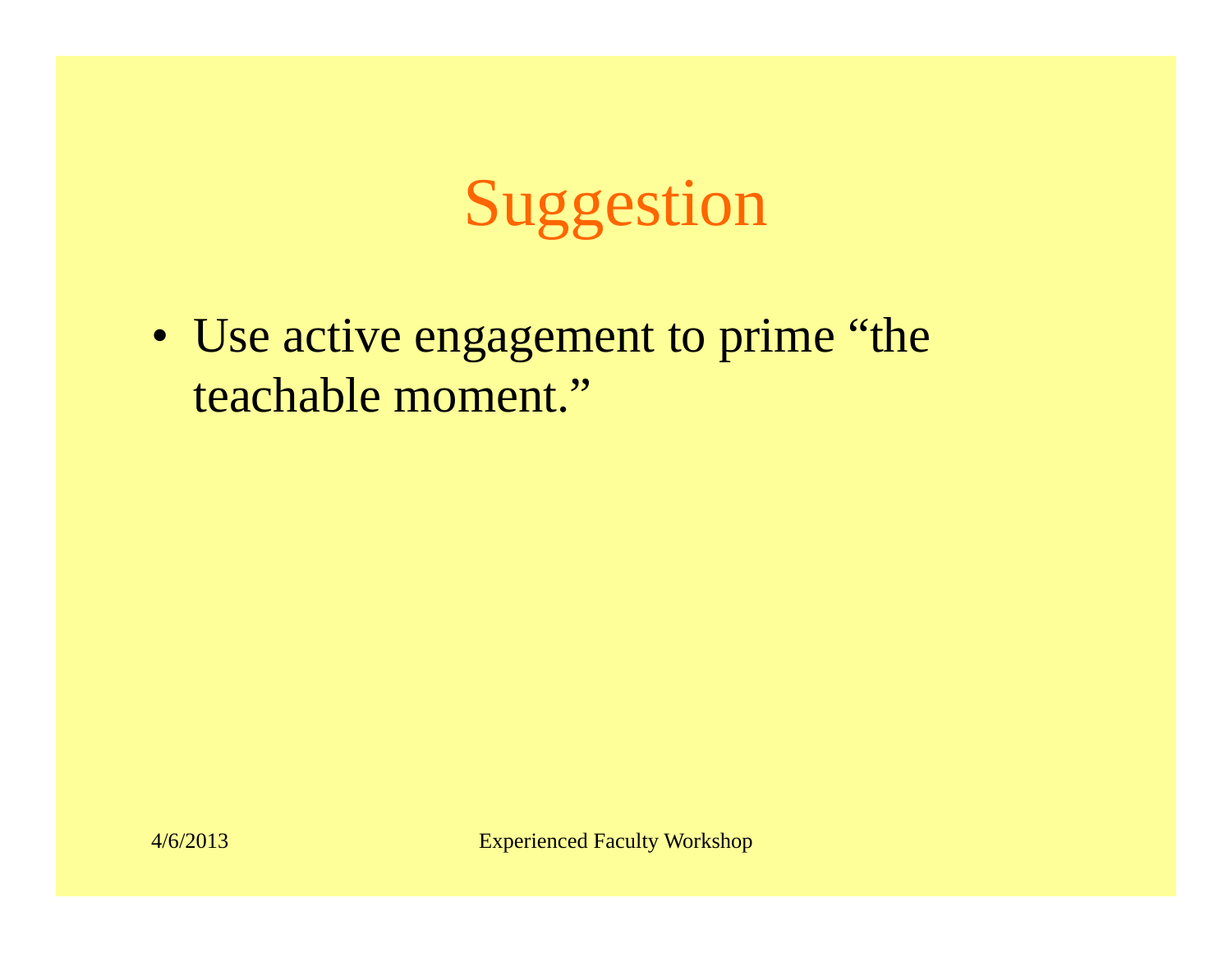#### Effective Activities

- Are short, containing approximately 3 questions.
- Ask different groups to apply the same technique to different examples.
- Involve periodic lecture/discussion with the instructor.
- Wrap-up can be the most important part.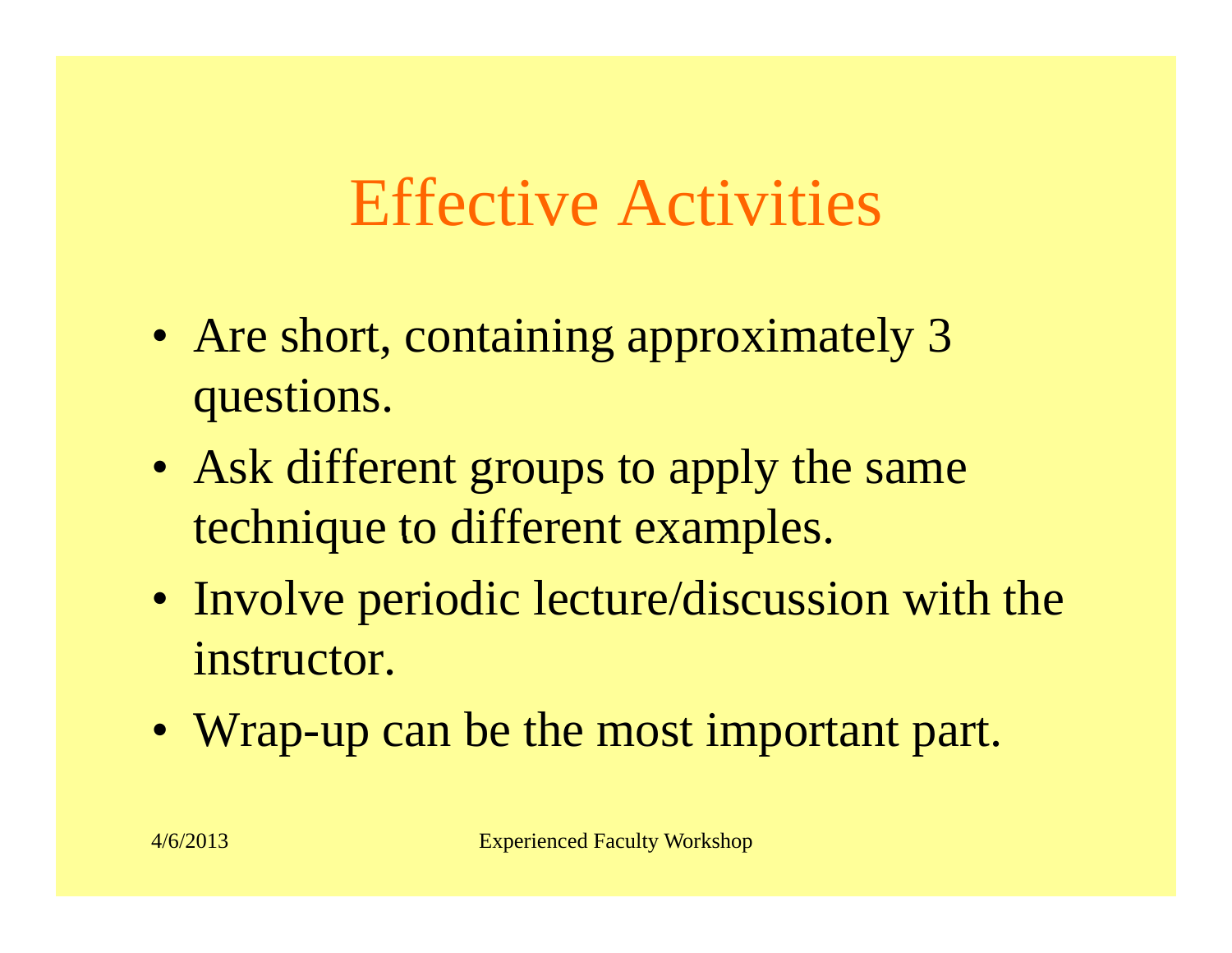# Teaching Principle

• To become good problem-solvers, students must be LEARN to move smoothl y between multiple representations.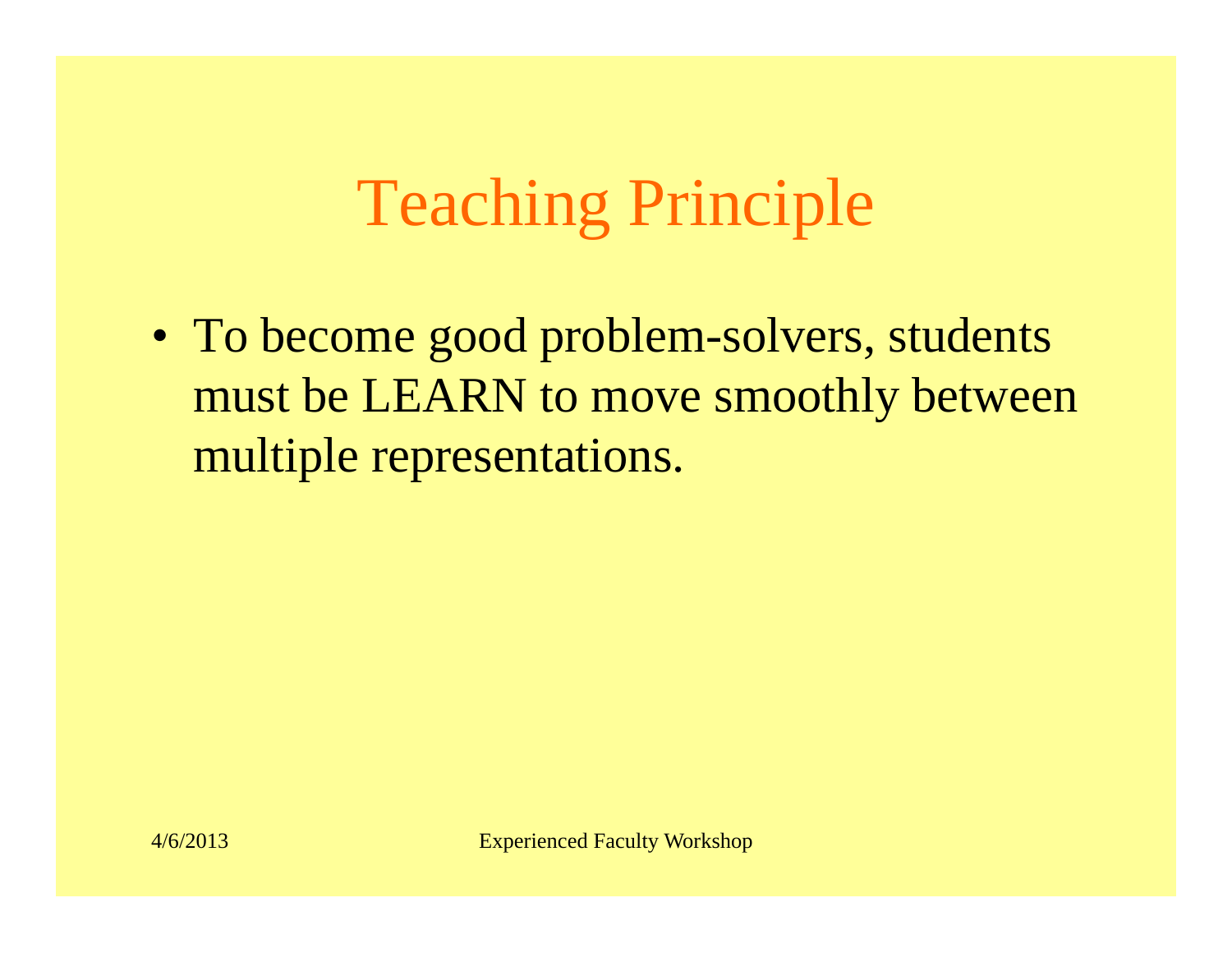# Suggestion

• Use activities that require students to go back and forth between multiple representations.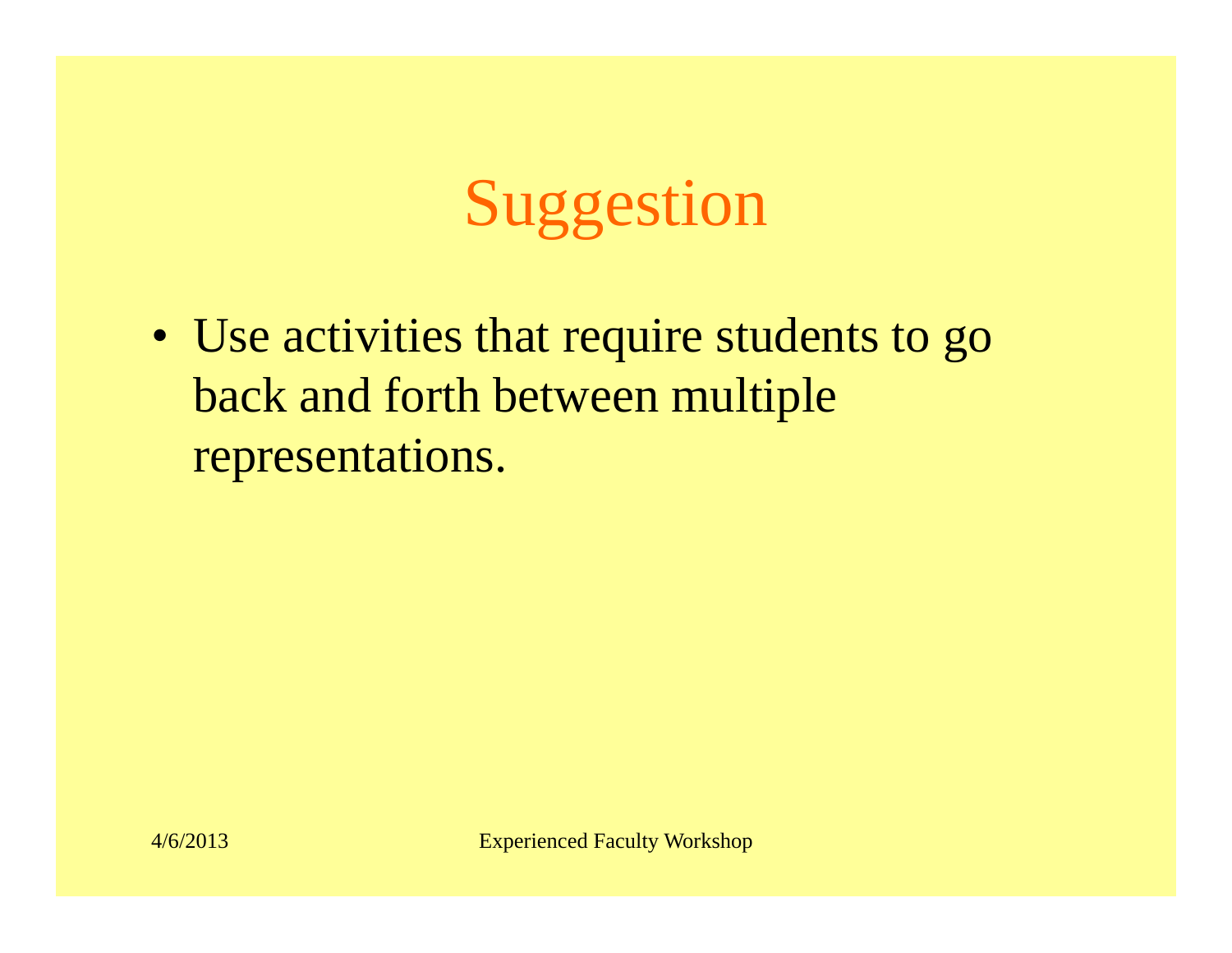#### Multiple Representations

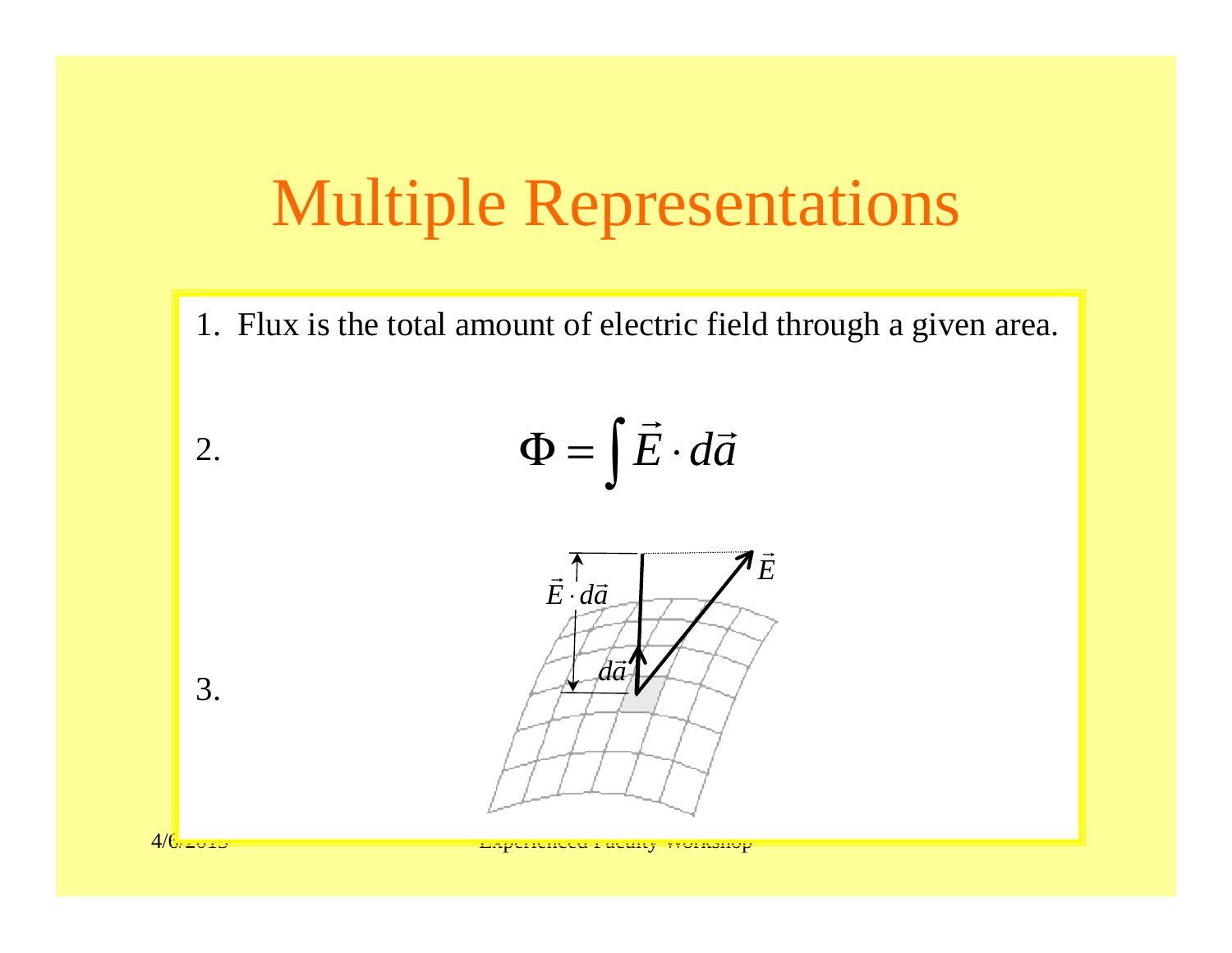|                  | Ket              | <b>Function</b>                                                                                                       | Matrix                                                                                                                                                                  |
|------------------|------------------|-----------------------------------------------------------------------------------------------------------------------|-------------------------------------------------------------------------------------------------------------------------------------------------------------------------|
| Hamil-<br>tonian | $\hat{H}$        | $-\frac{\hbar^2}{2m}\frac{d^2}{dx^2}$                                                                                 | $\begin{pmatrix} E_1 & 0 & 0 & \cdots \ 0 & E_2 & 0 & \cdots \end{pmatrix}$<br>$\begin{bmatrix} 0 & 0 & E_3 & \cdots \ \vdots & \vdots & \vdots & \ddots \end{bmatrix}$ |
| Eigen-<br>state  | $\vert n\rangle$ | $\psi_n(x) = \sqrt{\frac{2}{L}} \sin\left(\frac{n\pi}{L}x\right)$                                                     | $\bf{0}$<br>$\overline{0}$<br>$\Big\vert\begin{array}{c} \mathbf{0} \end{array} \Big\vert$<br>$\begin{bmatrix} 0 \end{bmatrix}$<br>$\overline{0}$                       |
| Coeff-<br>icient |                  | $c_n = \langle n   \psi \rangle$ $c_n = \int_0^L \sqrt{\frac{2}{L}} \sin \left( \frac{n \pi}{L} x \right) \psi(x) dx$ | c <sub>1</sub><br>$\begin{bmatrix} 0 & \cdots & 1 & \cdots \end{bmatrix}$<br>$c_n$                                                                                      |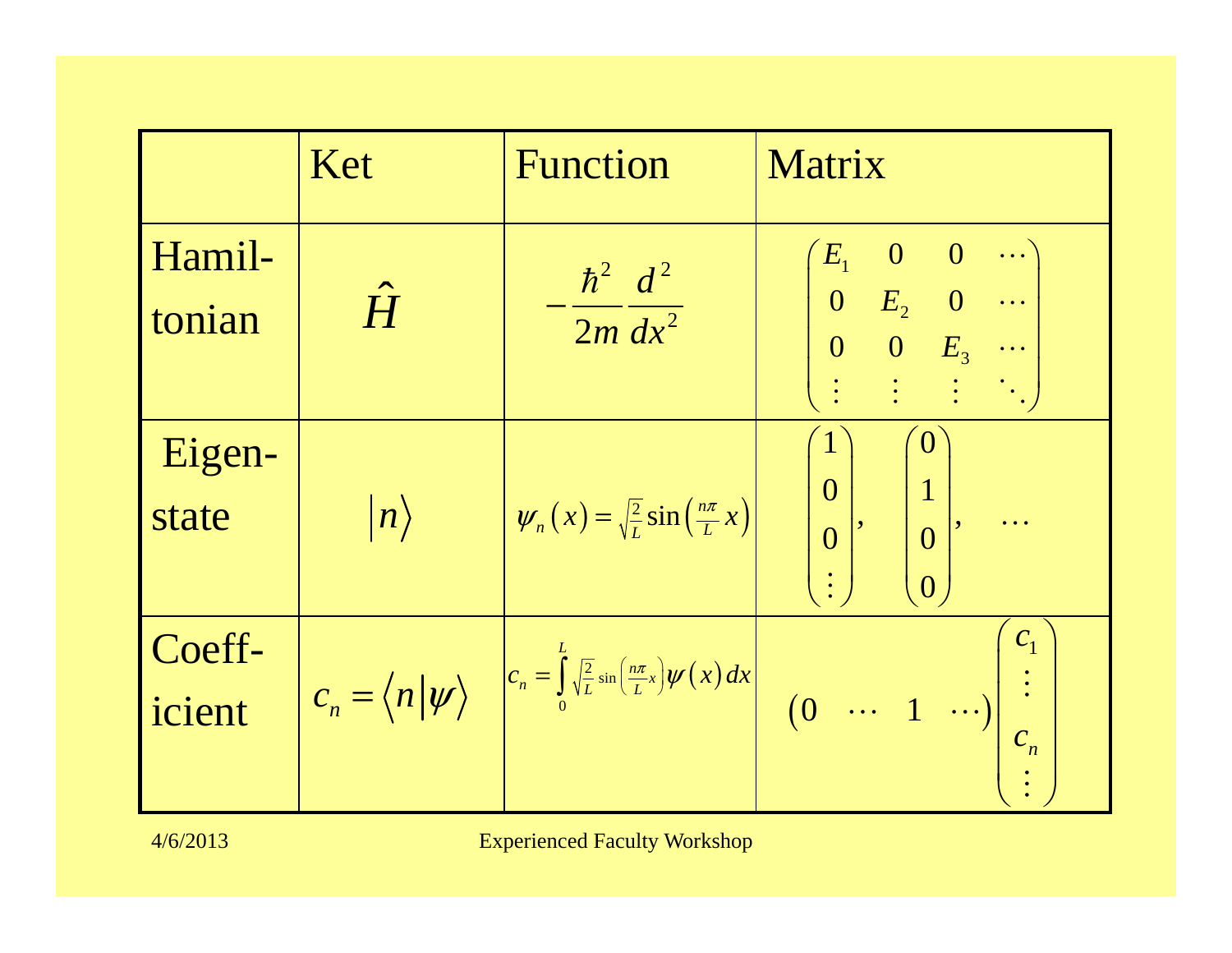#### Partial Derivatives Apparatus

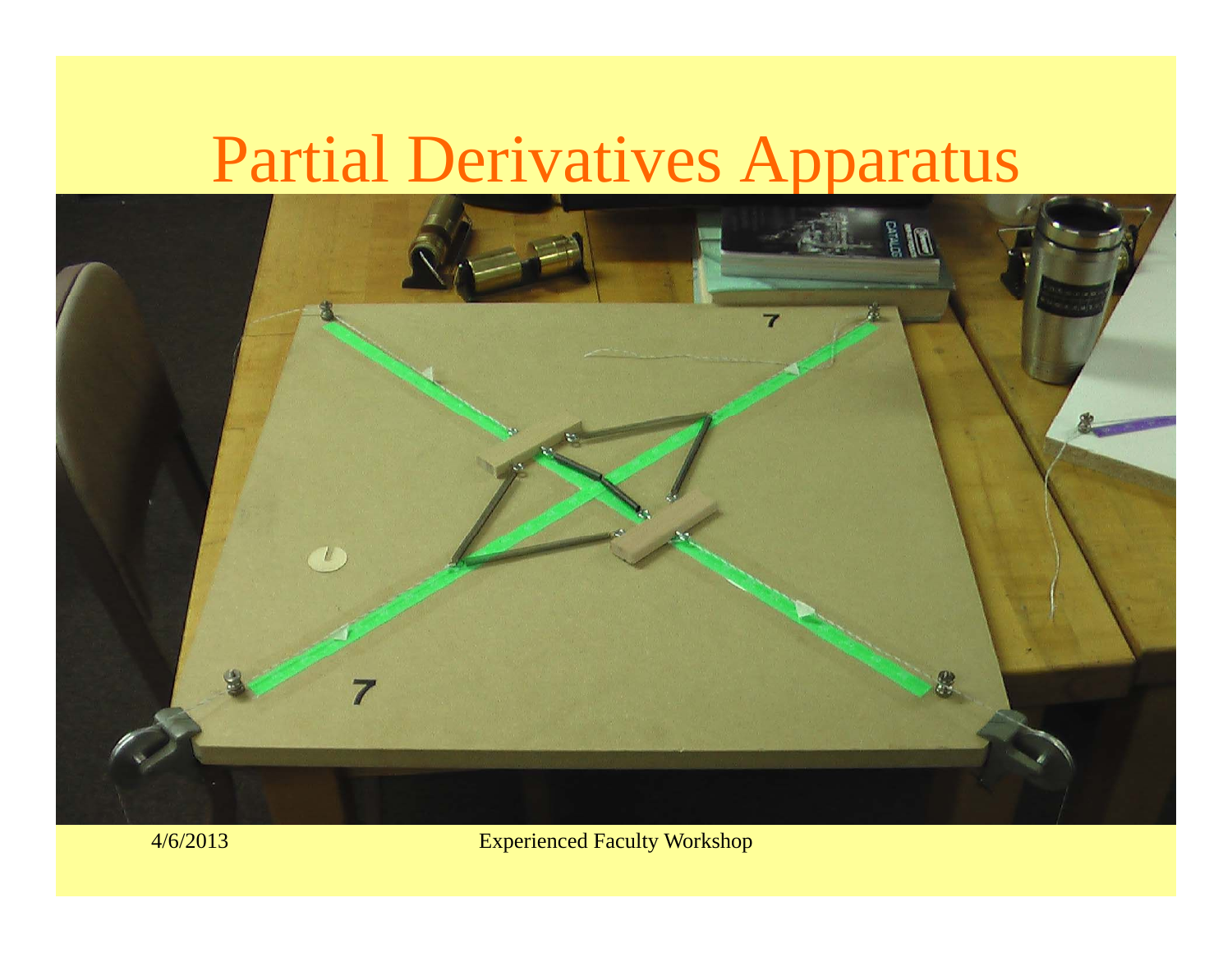# Representations of Partial Derivatives

• Measure how the width in the x direction changes as you increase the x component of force.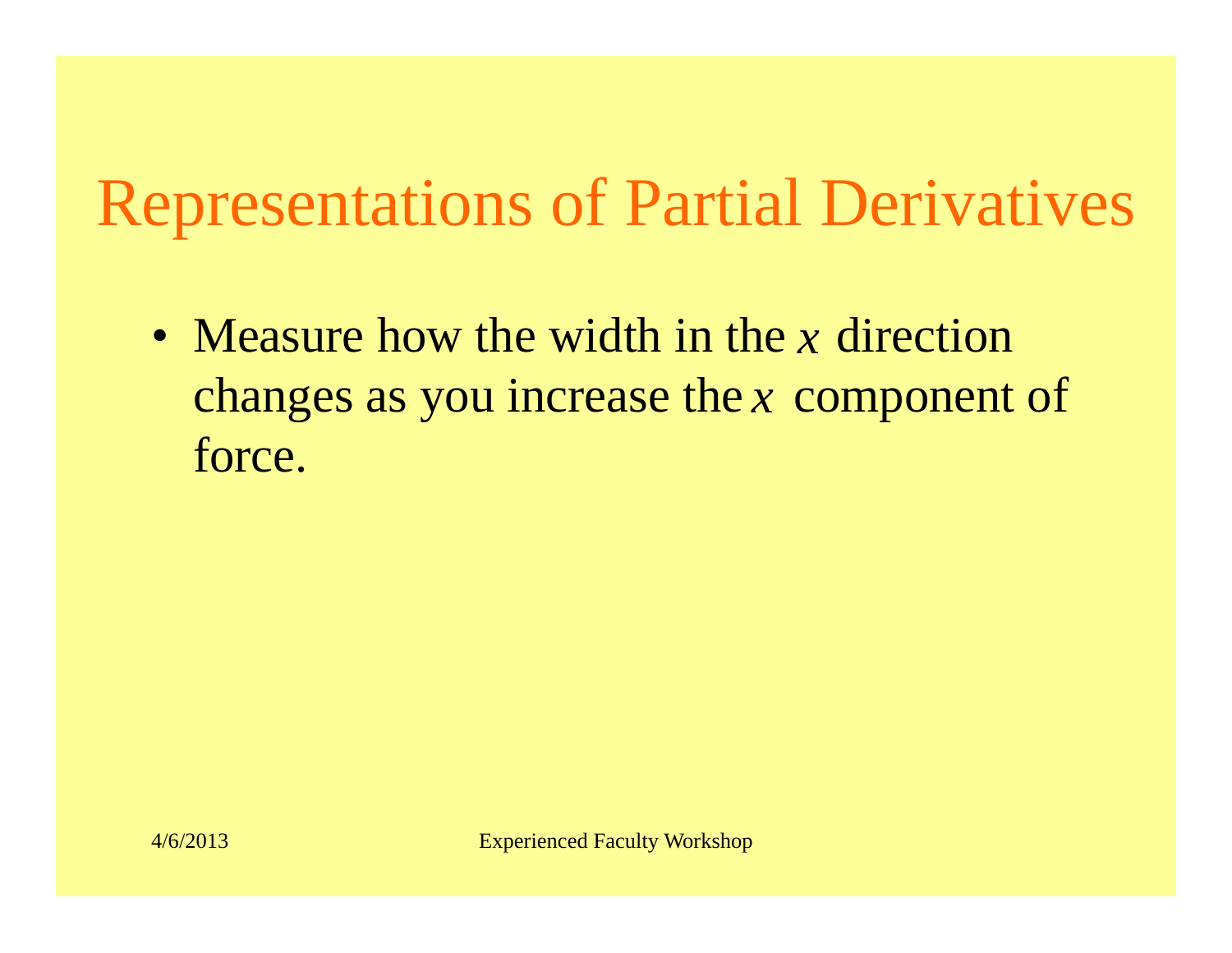#### Representations of Partial Derivati ations o Parti a Der ivatives

• Measure the following derivatives

$$
\left(\frac{\partial x}{\partial F_x}\right)_y \qquad \left(\frac{\partial x}{\partial F_x}\right)_{F_y}
$$

• Are these derivatives the same?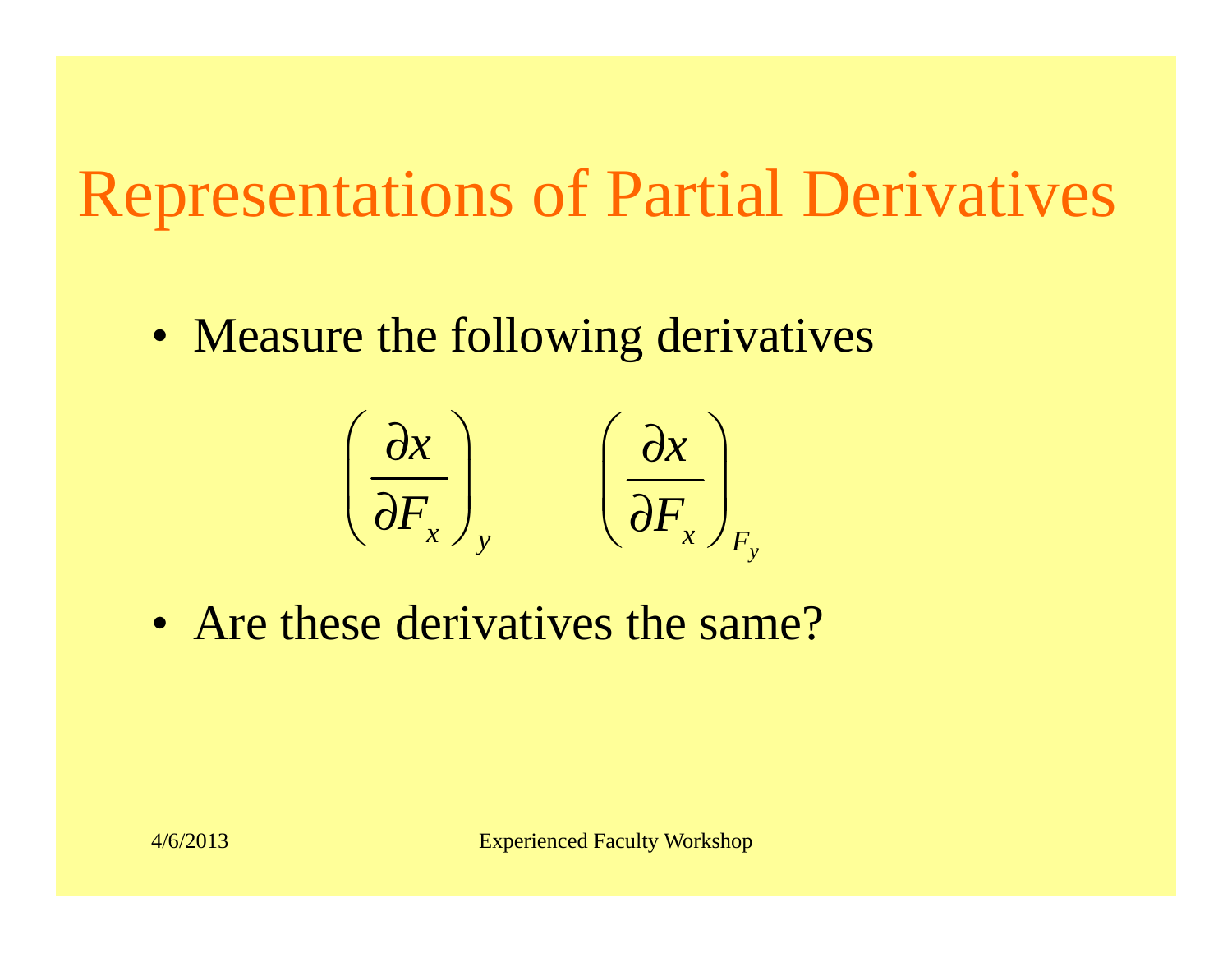# Representations of Partial Derivatives

- Work with a partner.
- Using your small whiteboard as <sup>a</sup> partial derivative device (pretend it stretches) decide how to measure

$$
\left(\frac{\partial x}{\partial F_x}\right)_y \qquad \left(\frac{\partial F_x}{\partial x}\right)_y
$$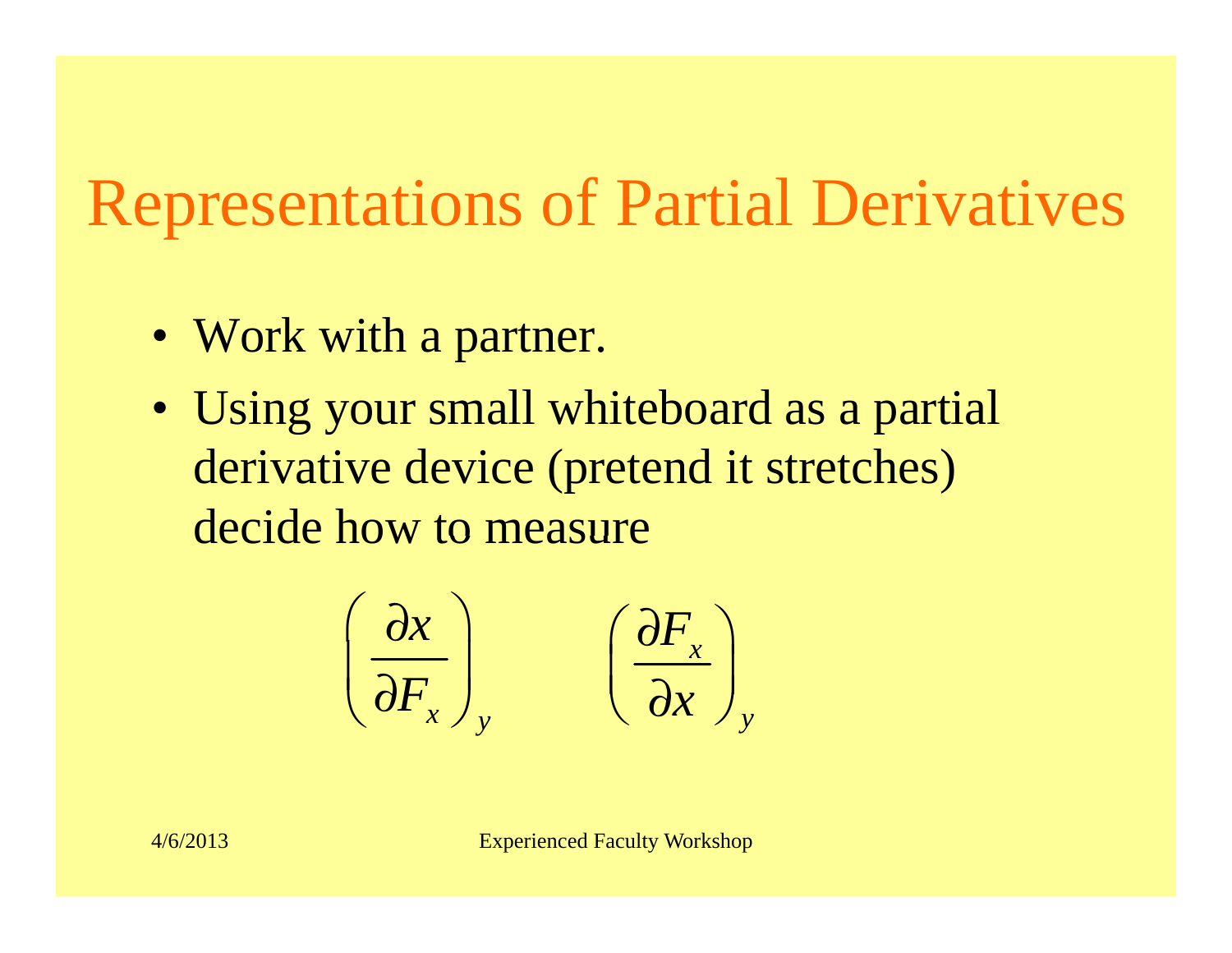### Asking Open-ended Questions

• Write an open-ended question about the partial derivatives apparatus.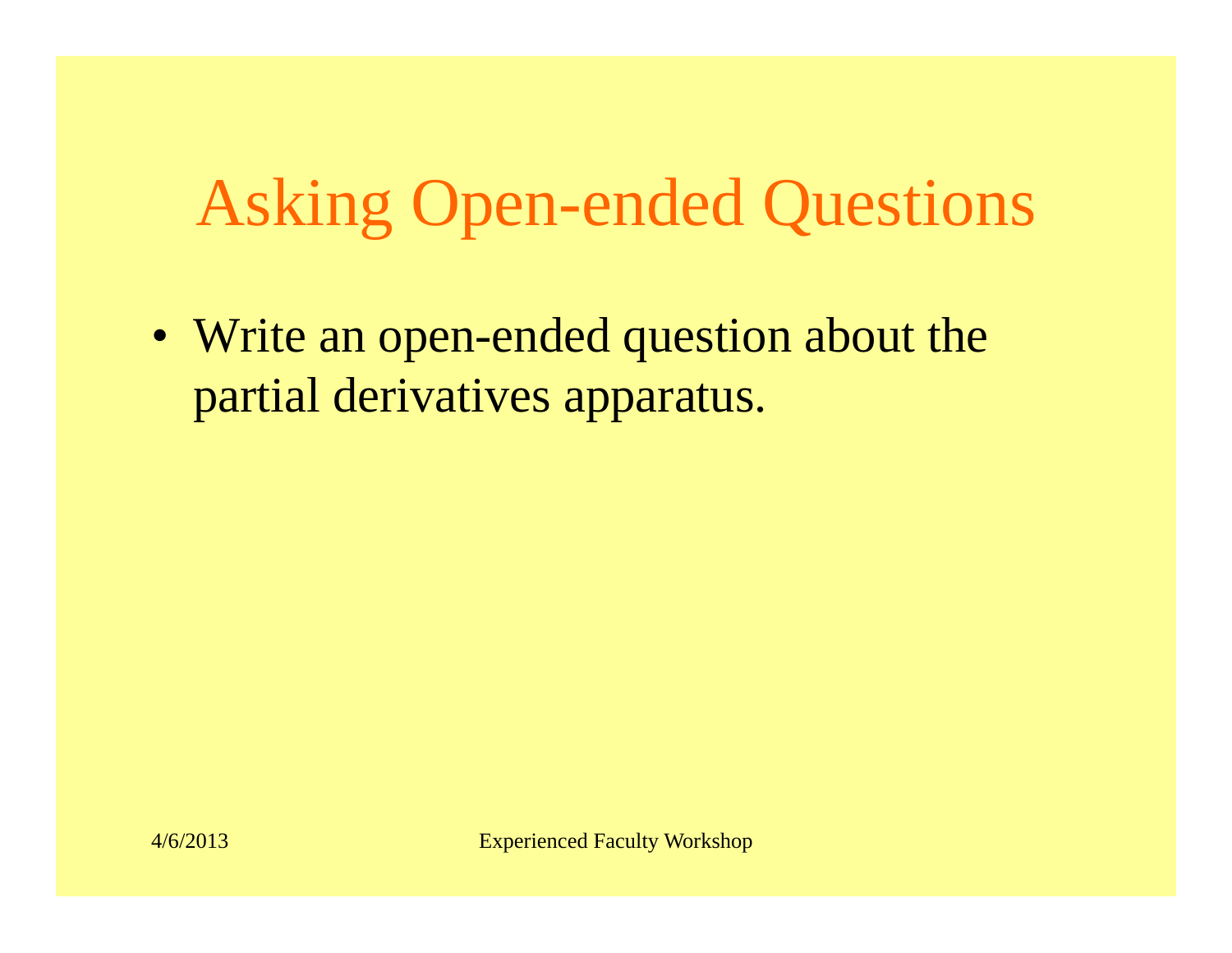#### Socratic vs. Groups

How does it feel to teach in these ways?

*class*

 $\delta$  *d knowledge* vs *o*  $\delta$  *d questions class*

Everyone knows everything vs. No one knows anything